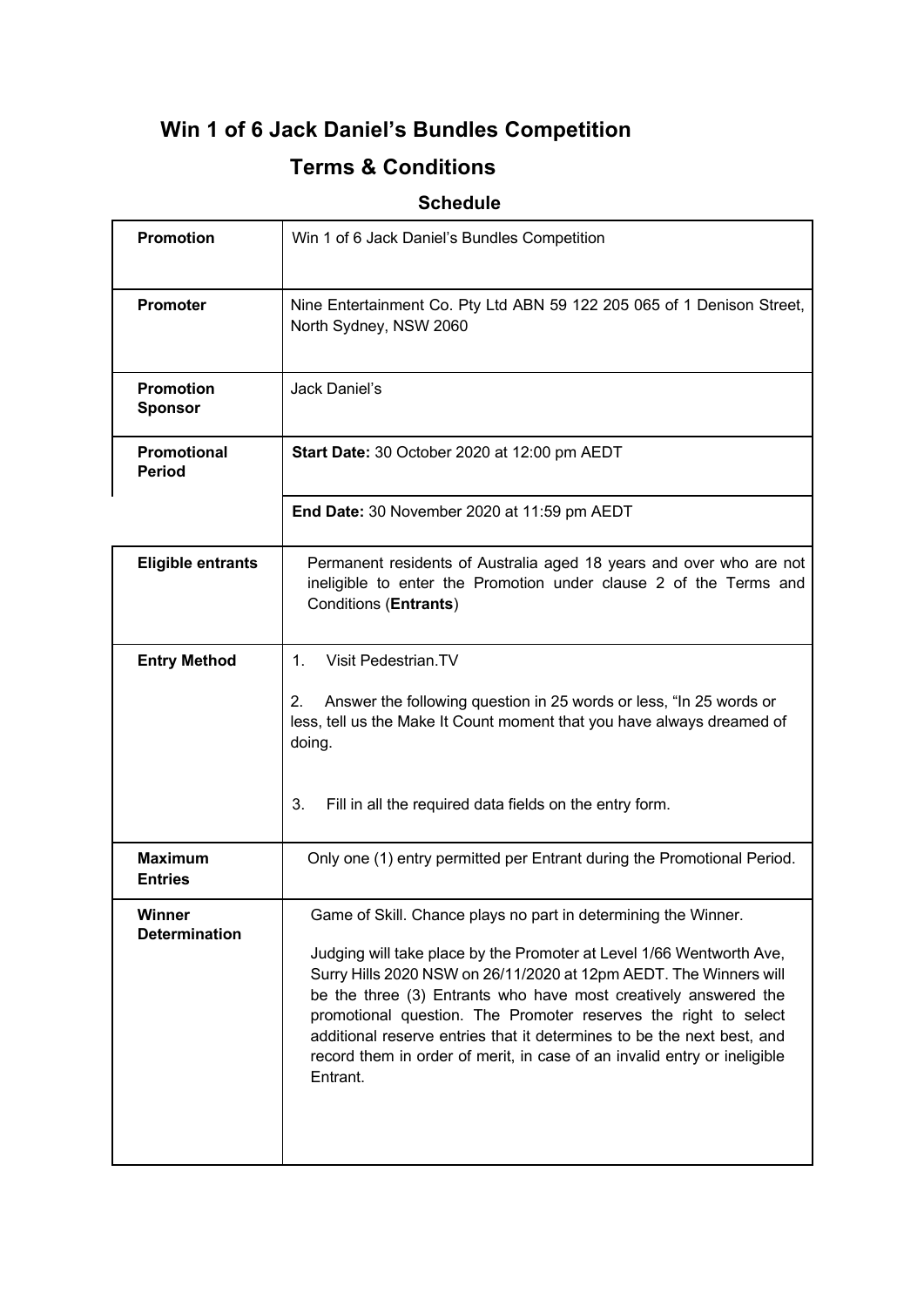| <b>Number of</b><br><b>Winners</b>                             | 6                                                                                                                                                                                                                           |
|----------------------------------------------------------------|-----------------------------------------------------------------------------------------------------------------------------------------------------------------------------------------------------------------------------|
| <b>Winner</b><br><b>Notification</b>                           | The Winners will be notified by email.                                                                                                                                                                                      |
| Prize/s                                                        | TOTAL of 6 winners. Each winner will receive a bundle to the value of<br>AUD\$85.80 containing the following products:<br>• 1 x 700ml Jack Daniel's Tennessee Whiskey<br>1 x 10 pack Jack Daniel's & Cola' RTD<br>$\bullet$ |
| <b>Total Prize Pool</b>                                        | AUD\$514.80                                                                                                                                                                                                                 |
| <b>Prize Supplier/s</b>                                        | PEDESTRIAN.TV & Jack Daniel's                                                                                                                                                                                               |
| Winner<br><b>Publication</b>                                   | N/A                                                                                                                                                                                                                         |
| <b>Unclaimed</b><br><b>Prize Date</b>                          | N/A                                                                                                                                                                                                                         |
| <b>Unclaimed</b><br><b>Prize Winner</b><br><b>Notification</b> | N/A                                                                                                                                                                                                                         |
| <b>Unclaimed</b><br><b>Prize Winner</b><br><b>Publication</b>  | N/A                                                                                                                                                                                                                         |
| <b>Special</b><br><b>Conditions</b>                            | The final contents of the Prize will be determined by the Promoter in its<br>absolute discretion.                                                                                                                           |

## **Terms and Conditions**

### **Entry into the Promotion**

1 The Schedule above and all other entry instructions and prize information published by the Promoter form part of these Terms and Conditions. Each Entrant agrees and acknowledges that they have read these Terms and Conditions (and Schedule) and that entry into the Promotion constitutes acceptance of these Terms and Conditions (and Schedule). All capitalised terms used in these Terms and Conditions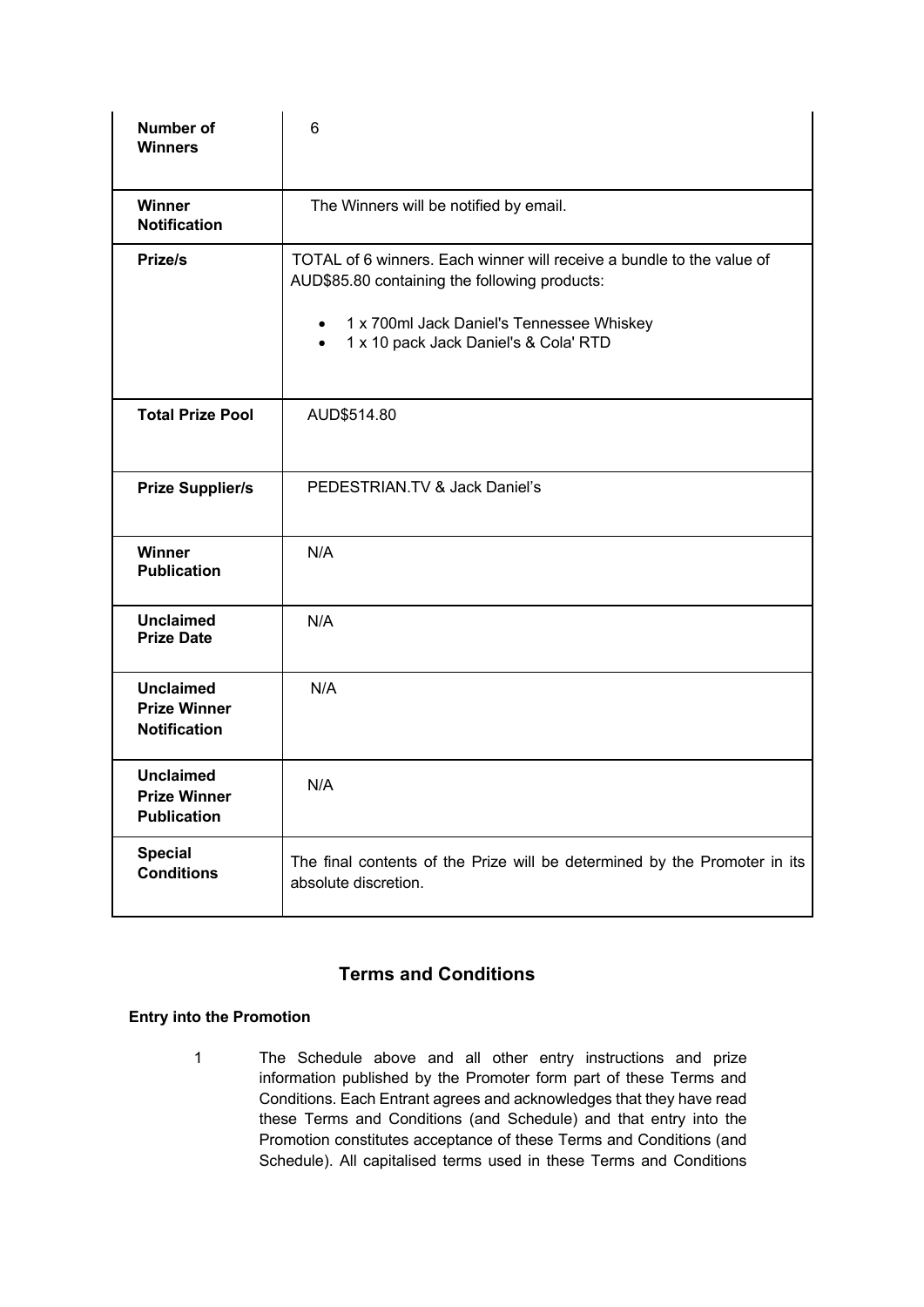have the meaning given in the Schedule, unless stated or as the context otherwise provides.

- 2 Entry is not open to:
	- a) directors, management, employees, officers and contractors of:
		- i. the Promoter,
		- ii. the Promotion Sponsor,
		- iii. the Prize Supplier/s,
		- iv. any related bodies corporate of the Promoter, the Promotion Sponsor and the Prize Supplier/s, and
		- v. the agencies and companies associated with the Promoter or the Promotion; and
	- b) a spouse, de facto spouse, partner, guardian, parent, child or sibling (whether natural or by marriage or adoption) of any person set out in clause 2a).
- 3 Entries must be received by the Promoter during the Promotional Period. All entries are deemed to be received at the time of receipt by the Promoter, not the time of transmission by the Entrant. Records of the Promoter and its agencies are final and conclusive as to the time of receipt.
- 4 Entrants may submit entries up to the Maximum Entries.
- 5 Entry into the Promotion via social media, promotional website or email is free. However, any costs associated with accessing the relevant social media platform, promotional website or email service are the responsibility of each Entrant and dependent on the internet service provider used.
- 6 All entries to the Promotion may be subject to verification by the Promoter. Entrants must, within seven (7) days of being asked and at the Promoter's cost, allow the Promoter to inspect and copy any documents that the Promoter may request establishing eligibility to enter the Promotion, including but not limited to receipts, evidence of age, residence and identity. The Promoter may decide in its sole discretion which documents are considered suitable for establishing eligibility to enter or win. If a Winner cannot provide suitable proof of eligibility to the Promoter's satisfaction, they forfeit their Prize in whole and no substitute or compensation will be offered.
- 7 The Promoter may, at its absolute discretion, declare any or all entries made by an Entrant to be invalid if the Entrant:
	- a) fails to establish their entitlement to win the Promotion to the Promoter's satisfaction; or
	- b) fails to produce items as required by these Terms and Conditions or produces items that appear to be illegible, stolen, forged, reconstructed, altered, incomplete or tampered with in any way; or
	- c) appears, to the Promoter, to have tampered with, or benefited from tampering with, the entry process; or
	- d) has submitted an entry that is not in accordance with these Terms and Conditions; or
	- e) has, in the opinion of the Promoter, engaged in conduct in entering the Promotion which is fraudulent, misleading, deceptive or generally damaging to the goodwill or reputation of the Promotion or Promoter.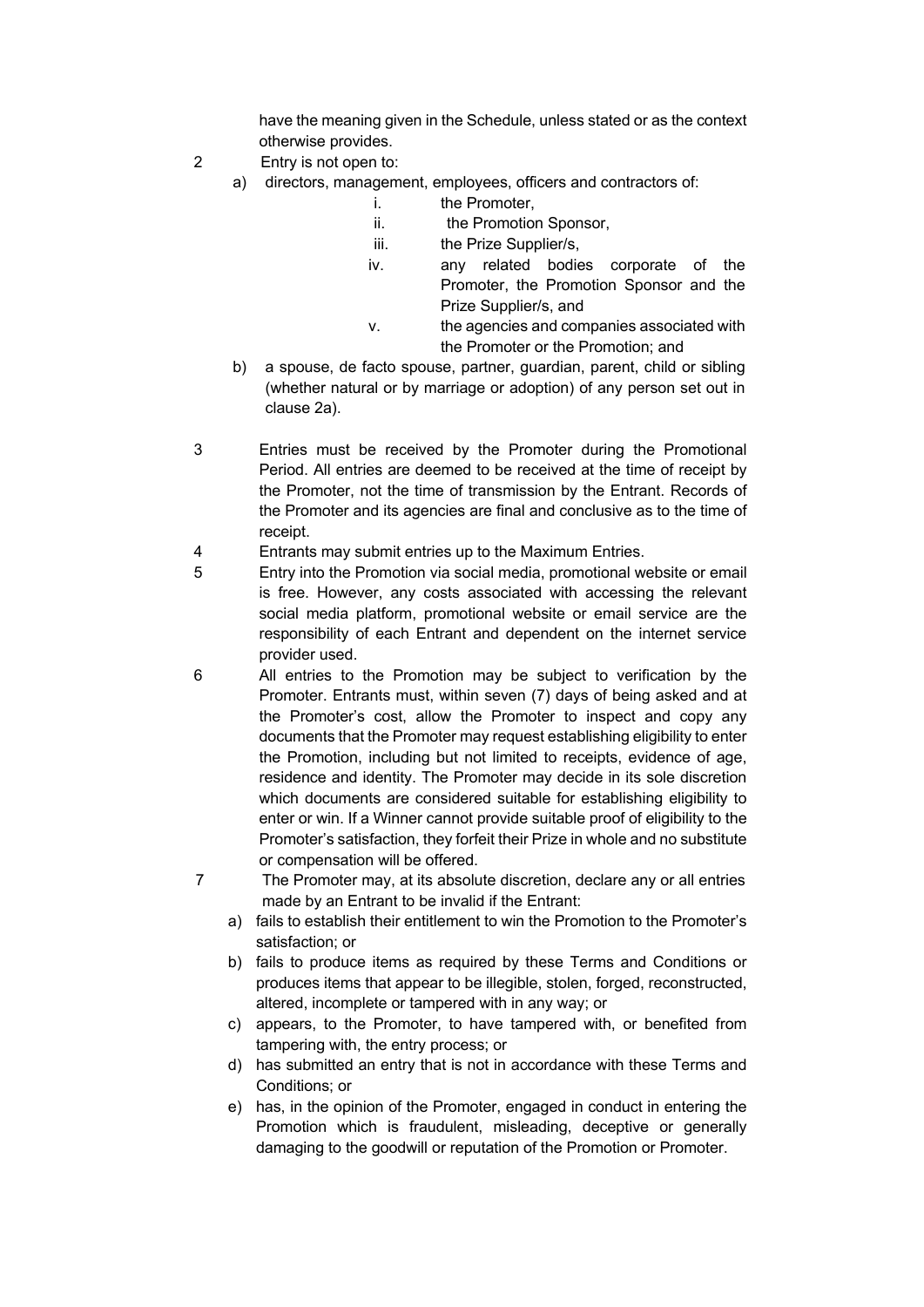#### **Entry material**

- 8 Entries must be submitted in accordance with the Entry Method and must not be: incomplete; incomprehensible; unlawful or capable of violating any law or giving rise to a civil action; obscene; defamatory or libellous; threatening or harassing; pornographic or contain nudity; hateful; offensive; incite or be capable of encouraging conduct that would be considered a criminal offence; and in violation of the terms and conditions of the relevant social media platform used to enter the Promotion.
- 9 Entrants warrant that their entry is their own original work, it is not copied in any manner from any other work, and it does not infringe the copyright, moral rights, trade mark rights or any other rights of any third party.
- 10 All entries immediately become and remain the property of the Promoter. The Promoter reserves the right to use, reproduce, distribute, prepare derivative works of and display the entry material (and authorise others to do the same) for the purposes of conducting and promoting the Promotion, awarding the Prize and advertising and marketing the Promoter or the Promotion and/or future promotions on all media now known or later devised, in perpetuity.
- 11 By entering the Promotion, Entrants consent to any use of their entry by the Promoter which may otherwise infringe an Entrant's moral rights in the entry material, including (without limitation), exercising any of the rights in the entry material without identifying the Entrant, and using the entry material in any way that the Promoter sees fit, even if it results in derogatory treatment of the entry material (as defined in the *Copyright Act1968* (Cth)).
- 12 Each Entrant warrants that:
	- a) they have the full power and capacity to grant the rights, warranties and consents set out in these Terms and Conditions;
	- b) they will fully indemnify the Promoter against any loss or damage suffered by the Promoter:
		- i. if any of the warranties given by the Entrant are false;
		- ii. as a result of any breach of clauses 8 and 9 of these Terms and Conditions by the Entrant; and
	- c) they have express consent from each person appearing in the entry material (or if a person appearing in the entry material is under the age of 18 from that person's parent or legal guardian) and the owner of any private property (including any items, objects or real property) appearing in the entry material.

#### **Winners**

- 13 The Number of Winners will be determined from all valid and eligible entries received during the Promotional Period in accordance with the Winner Determination. The Winner/s will receive the Prize/s.
- 14 The Winner/s will be notified in accordance with the Winner Notification.
- 15 All reasonable attempts will be made to contact the Winner/s. If a Prize is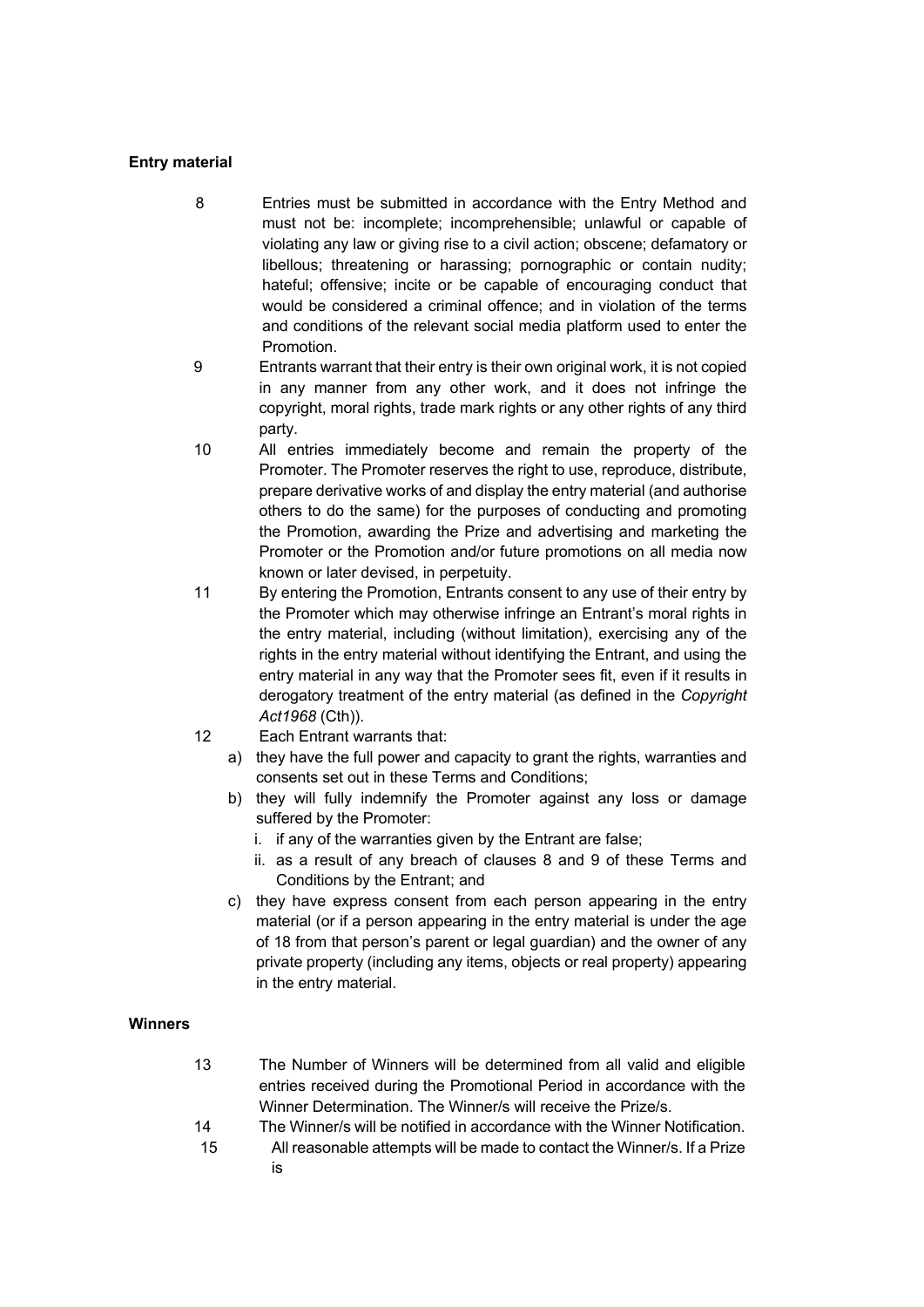forfeited for any reason, that Prize will be awarded to the next best entry.

#### **General prize terms**

- 16 All Prize values are correct and based on the recommended retail value at the Start Date of the Promotion.
- 17 If a Prize or any part of a Prize is unavailable for any reason, the Promoter will, in its absolute discretion, substitute the Prize with another item of no lesser retail value, subject, where relevant, to the approval of the authorities that have issued permits or authorities for the conduct of the Promotion.
- 18 Unless expressly stated as being included in the Prize/s, all other costs and expenses associated with taking the Prize/s become the responsibility of Winner/s including but not limited to all incidental and ancillary costs incurred by Winner/s as a direct or indirect result of taking the Prize.
- 19 Prizes cannot be refunded or exchanged and, except as expressly permitted by these Terms and Conditions, cannot be taken as a monetary payment.
- 20 Prizes may be transferred at the Promoter's sole discretion. If the Promoter exercises its discretion to allow a Winner to transfer their Prize, the transfer will be on the condition that the transferee accepts these Terms and Conditions and the Promoter may require such acceptance in writing at its absolute discretion.
- 21 All aspects of a Prize must be taken together as a package.
- 22 Prizes may not, without the prior written consent of the Prize Supplier/s and the Promoter, be resold or offered for resale at a premium (including via online auction sites) or used for advertising, promotion or other commercial purposes (including competitions and trade promotions) or to enhance the demand for other goods or services. If a Prize is sold or used in breach of this condition, the Promoter or the Prize Supplier/s may, at their absolute discretion, withdraw the Prize. Where a Prize has been withdrawn in accordance with this clause, no refund, substitute or compensation will be offered and the Winner and any person who has purchased or otherwise bears that ticket will be refused entry.
- 23 Winner/s should seek independent financial advice at the Winner's sole expense regarding any tax implications relating to the Prize/s or acceptance of the Prize/s.
- 24 Prizes cannot be used in conjunction with any other discounts or special offers.
- 25 Each Prize will be awarded to the person named in the winning entry (as judged in accordance with the Winner Determination).
- 26 Each Prize will be awarded in the Promoter's sole discretion. The Promoter may invalidate any prize claim where the Winner has breached these Terms and Conditions or otherwise failed to comply with any requirement under these Terms and Conditions.
- 27 It is a condition of accepting the Prize/s that the Winner/s and their guest/s must sign a legal release or releases in a form determined by the Promoter, Prize Supplier/s and/or the Promotion Sponsor in their absolute discretion.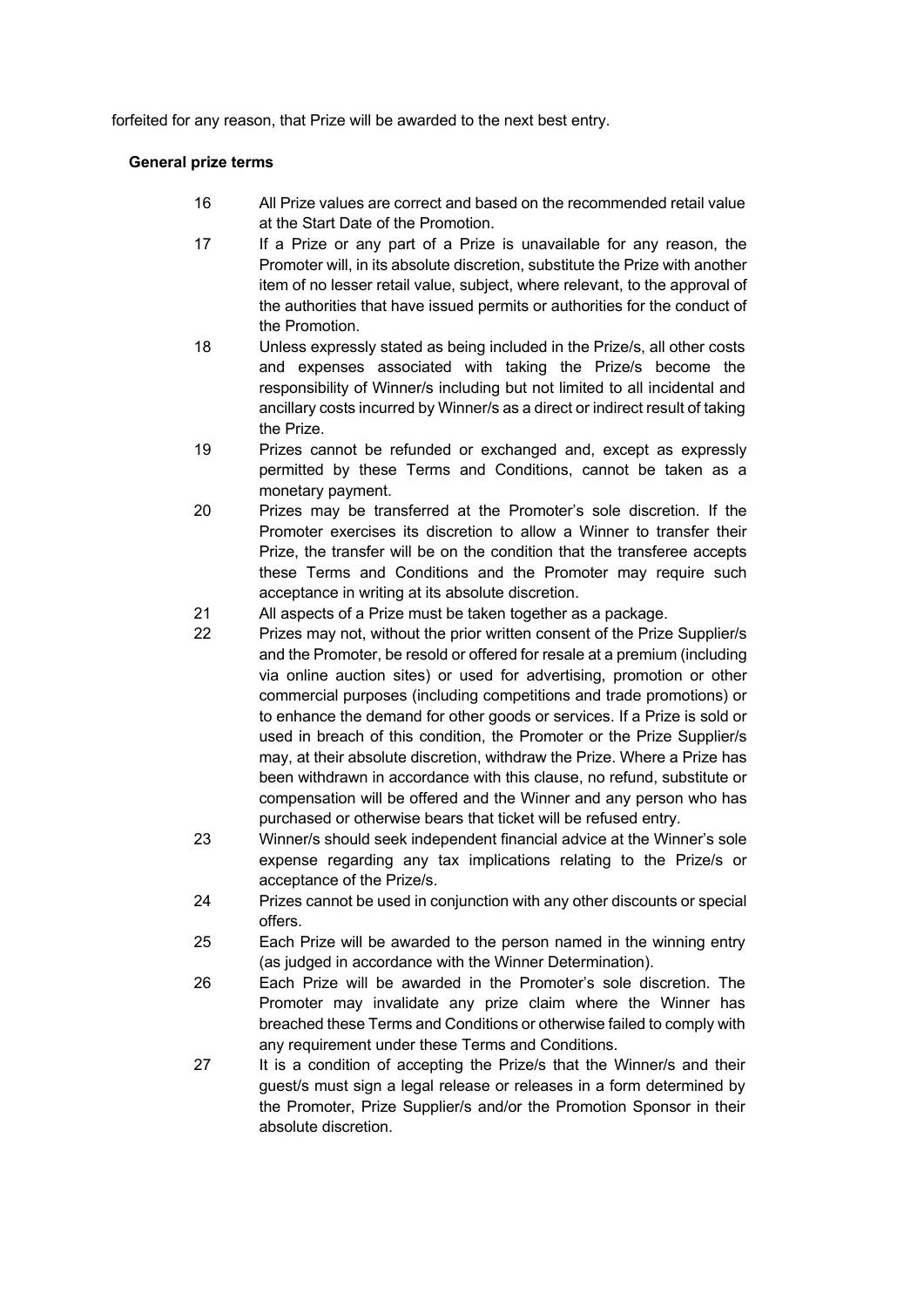#### **Miscellaneous prize terms**

- 28 Voucher prizes are only valid for the period as advised by the Promoter or Prize Supplier/s and can only be redeemed in accordance with the Prize Supplier's terms and conditions.
- 29 The Promoter supports the responsible service of alcohol and encourages consumers to enjoy alcohol responsibly. Legal aged consumers are advised to consider the safe drinking levels recommended in the National Health and Medical Research Council Australian Guidelines to Reduce Health Risks from Drinking Alcohol. A full version of these Guidelines is available at https://www.nhmrc.gov.au/health-advice/alcohol.

#### **Publicity**

- 30 By accepting a Prize, Winner/s and their guest/s agree that:
	- a) if requested by the Promoter, the Winner/s and their guest/s will:
		- i. provide comments about the Promotion and/or a photo or audiovisual clip of themselves; and
		- ii. participate in any promotional activity in connection with the Promotion or the Prize;
	- b) the Promoter may use their name, image, comments, photographs or audio-visual clips (**Materials**) for publicity and promotional purposes in any form of media, without reference or compensation to the Winner/s and their guest/s or any other person;
	- c) the Promoter may use, reproduce, edit and communicate to the public the Materials at any time in any form of media;
	- d) the Promoter may license, authorise or otherwise transfer the rights in the Materials to others to do the same; and
	- e) the Winner/s and their guest/s unconditionally and irrevocably consent to any act or omission that would otherwise infringe any of their moral rights in the Materials and waive all moral rights in the Materials.

#### **Use of social media**

- 31 The following terms apply to the extent that the Promotion is conducted on, advertised or promoted on a social media platform owned by a third party (**Platform Operator**):
	- a) each Entrant acknowledges and agrees that the Promotion is in no way sponsored, endorsed or administered by, or associated with, any Platform Operator.
	- b) each Entrant releases each Platform Operator and its associated companies from all liabilities arising in respect of the Promotion;
	- c) to the extent relevant to the Promotion, the Promoter agrees and each Entrant must agree to adhere to the prevailing terms and conditions of each Platform Operator;
	- d) Entrants understand that they are providing their information to the Promoter and not to the Platform Operator;
	- e) Entrants are solely responsible and liable for any content or information they transmit to other users of the Platform Operator; and
	- f) any questions, comments or complaints about the Promotion must be directed to the Promoter not the Platform Operator.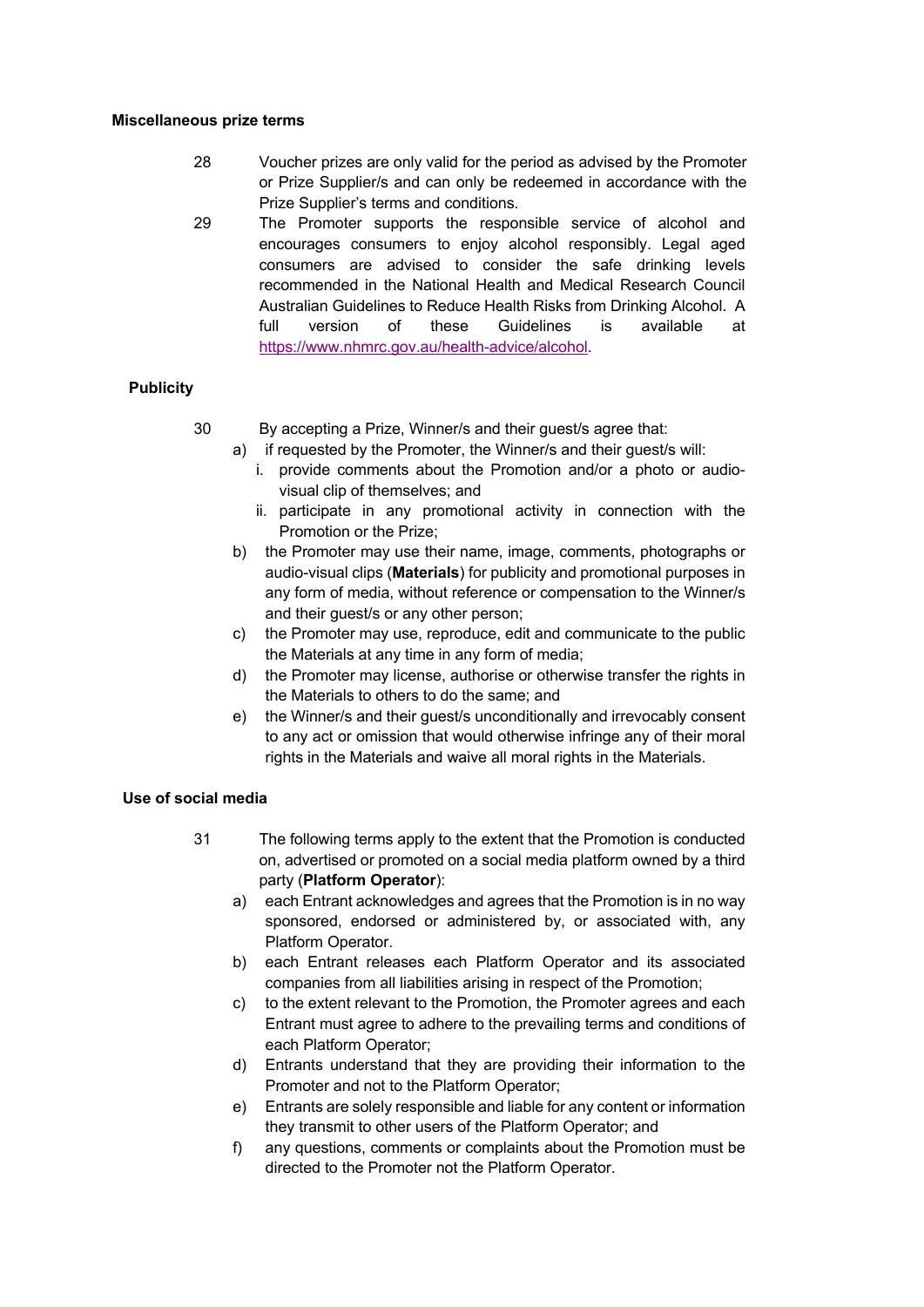#### **Limitation of liability**

- 32 Nothing in these Terms and Conditions limits, excludes or modifies or purports to limit, exclude or modify the statutory consumer guarantees as provided under the *Competition and Consumer Act 2010*, as well as any other implied warranties under the *Australian Securities and Investments Commission Act 2001* or similar State and Territory consumer protection laws (**Non-Excludable Guarantees**). Except for any liability that cannot by law be excluded, including the Non-Excludable Guarantees, the Promoter, its associated agencies and companies and those agencies and companies associated with or involved in the Promotion (including each of their respective directors, officers, employees, servants, contractors and agents past and present) exclude all liability (including negligence), for any personal injury or death; or any loss or damage; whether direct, indirect, special or consequential (including loss of opportunity and loss of profit), arising in any way out of the Promotion or the Prize/s.
- 33 Except for any liability that cannot by law be excluded, including the Non-Excludable Guarantees, the Promoter, its associated agencies and companies and those agencies and companies associated with or involved in the Promotion (including each of their respective directors, officers, employees, servants, contractors and agents past and present) is not responsible for and excludes all liability (including negligence), for any personal injury or death; or any loss or damage; whether direct, indirect, special or consequential (including loss of opportunity and loss of profit), arising in any way out of:
	- a) any technical difficulties or equipment malfunction (whether under the Promoter's control);
	- b) any incorrect or inaccurate information, caused either by users, by any of the equipment or programming associated with or used in connection with the Promotion, or by any technical error that may occur in the course of the Promotion;
	- c) any delays or failures in any telecommunications services or equipment;
	- d) any error, omission, interruption, deletion, defect, delay in operation or transmission, theft, destruction, unauthorised access or third party interference;
	- e) any entry or prize claim that is late, lost, incomplete, incorrectly submitted, delayed, illegible, corrupted, altered, damaged or misdirected (whether after their receipt by the Promoter) due to any reason beyond the reasonable control of the Promoter;
	- f) any variation in Prize value to that stated in these Terms and Conditions;
	- g) any tax liability incurred by a Winner or Entrant;
	- h) if a Prize or any part of a Prize is unavailable for any reason; or
	- i) use of the Prize/s.
- 34 If a Prize is to be delivered directly to a Winner by a third party supplier, the Promoter accepts no responsibility or liability for any delay or failure by the third party to deliver the Prize, any loss or damage to the Prize, any delay or failure relating to the Prize itself or failure by the third party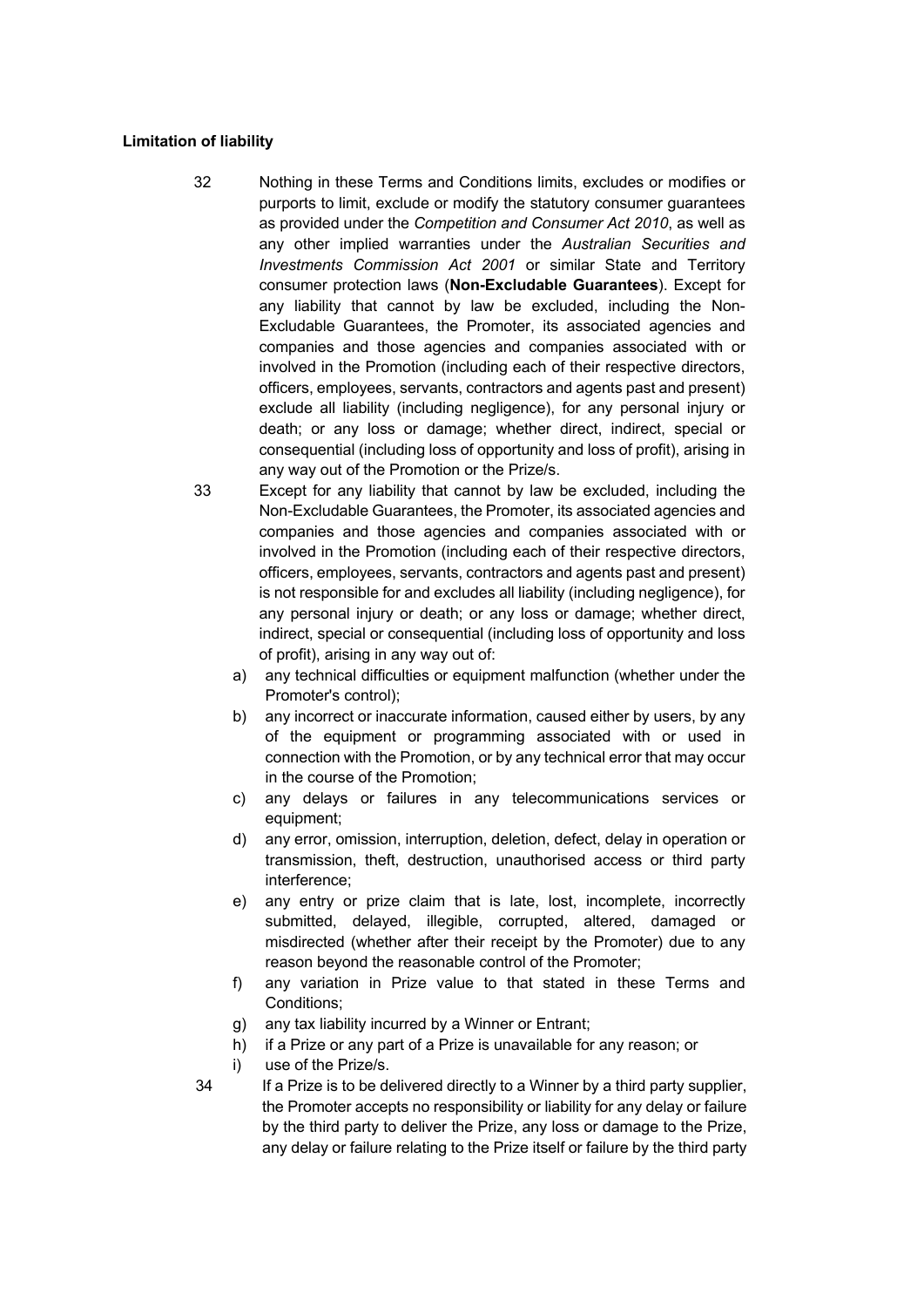supplier to meet any obligations in these Terms and Conditions or otherwise.

**General**

- 35 The Promoter reserves the right to take any action necessary in its sole discretion at any time, as appropriate.
- 36 If there is a dispute concerning the conduct of the Promotion, the decision of the Promoter is final and binding on each Entrant and no correspondence will be entered into.
- 37 Prize/s and participation in this Promotion may be subject to additional terms and conditions imposed by third parties. Entrants and Winners must comply with any such additional terms and conditions. The Promoter does not accept any responsibility and is not liable for any additional conditions imposed on the taking of a Prize or participation in the Promotion. The terms and conditions which apply to a Prize at the time it is issued to a Winner will prevail over these Terms and Conditions, to the extent of any inconsistency.
- 38 If for any reason any aspect of this Promotion is not capable of running as planned, including, without limitation, by reason of computer virus, communications network failure, bugs, tampering, unauthorised intervention, fraud, technical failure, acts of God, civil unrest, strike, war, act of terrorism or any other cause beyond the control of the Promoter, the Promoter reserves the right in its sole discretion to cancel, terminate, modify or suspend the Promotion and invalidate any affected entries, or suspend or modify a Prize.
- 39 Any attempt to cause damage to any website or the information on any website associated with this Promotion or to otherwise undermine the fair and legitimate operation of this Promotion may be a violation of criminal and civil laws. The Promoter and the Prize Supplier/s reserve the right to seek damages in the fullest extent permitted by law if any such attempt is made, whether that attempt results in any such damage, interference or undermining.
- 40 These Terms and Conditions are governed by the laws of New South Wales.
- 41 Failure by the Promoter to enforce any of its rights at any stage does not constitute a waiver of those rights.
- 42 These Terms and Conditions and the Schedule constitute the entire terms and conditions between each Entrant and the Promoter with respect to the Promotion. The Promoter may alter, modify, or amend these Terms and Conditions and the Schedule as appropriate.

#### **Privacy**

43 The Promoter is bound by the Australian Privacy Principles in the *Privacy Act 1998*. The Promoter will collect Entrants' personal information in connection with this Promotion and will use and handle the personal information in accordance with these Terms and Conditions and the Promoter's Privacy Policy at https://nine.com.au/privacy. The Promoter's Privacy Policy contains information regarding: